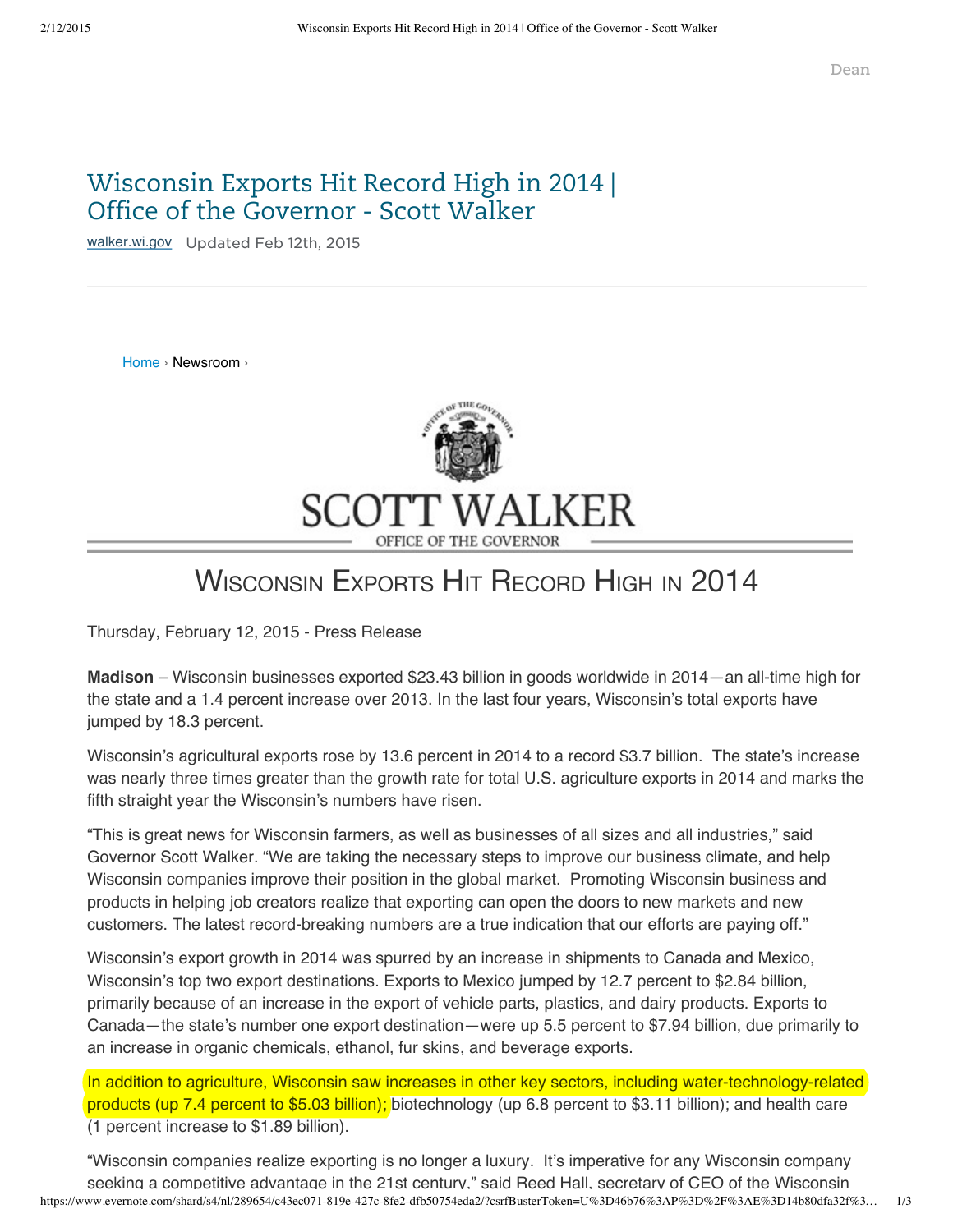Economic Development Corporation. "These strong export numbers show that Wisconsin companies are well positioned to serve the global marketplace."

Industrial machinery continues to be the Wisconsin's top export product category at \$6.37 billion, accounting for 27 percent of all state exports. The second-largest product category is medical and scientific instruments, which accounts for 9 percent of all state exports at \$2.17 billion.

Other exporting highlights from 2014 include:

· Wisconsin ranked 19th in the U.S. in total exports—behind Massachusetts and ahead of Minnesota. The state ranked 13th in agricultural exports.

· Wisconsin leads the nation in exports of more than 40 different products, including cranberries, whey, ginseng roots, outboard engines, refrigeration equipment, firefighting vehicles, fire extinguishers, and bicycles.

Wisconsin businesses exported to 206 different countries.

Exports to European Union countries increased by 8.1 percent, due in part to increases in exports of automatic data process machines and tractors, trucks and other vehicles.

The state saw an 8.6 percent increase in the exports of plastics, which surpassed the \$1 billion mark in 2014. Canada is the destination of 42 percent of the state's plastic exports.

Aircraft and spacecraft exports rose by 32 percent to \$404.9 million. The United Kingdom was the leading destination of products in that category.

The state continues to experience a rise in exports of fur skins. The \$269 million in fur skin exports is up 53percent from 2013 and 123 percent from 2012.

| Country                                             | <b>Value of Exports</b> | % Change from 2013 |  |
|-----------------------------------------------------|-------------------------|--------------------|--|
| Canada                                              | \$7.94 billion          | $+5.5%$            |  |
| Mexico                                              | \$2.84 billion          | $+12.7%$           |  |
| China                                               | \$1.56 billion          | $-5.7\%$           |  |
| Japan                                               | \$901.9 million         | $-3.4%$            |  |
| United Kingdom                                      | \$848.3 million         | $+24.9%$           |  |
| <b>Wisconsin's Top Five Export Products in 2014</b> |                         |                    |  |
| <b>Product Category</b>                             | <b>Value of Exports</b> | % Change from 2013 |  |

## **Wisconsin's Top Five Export Destinations in 2014**